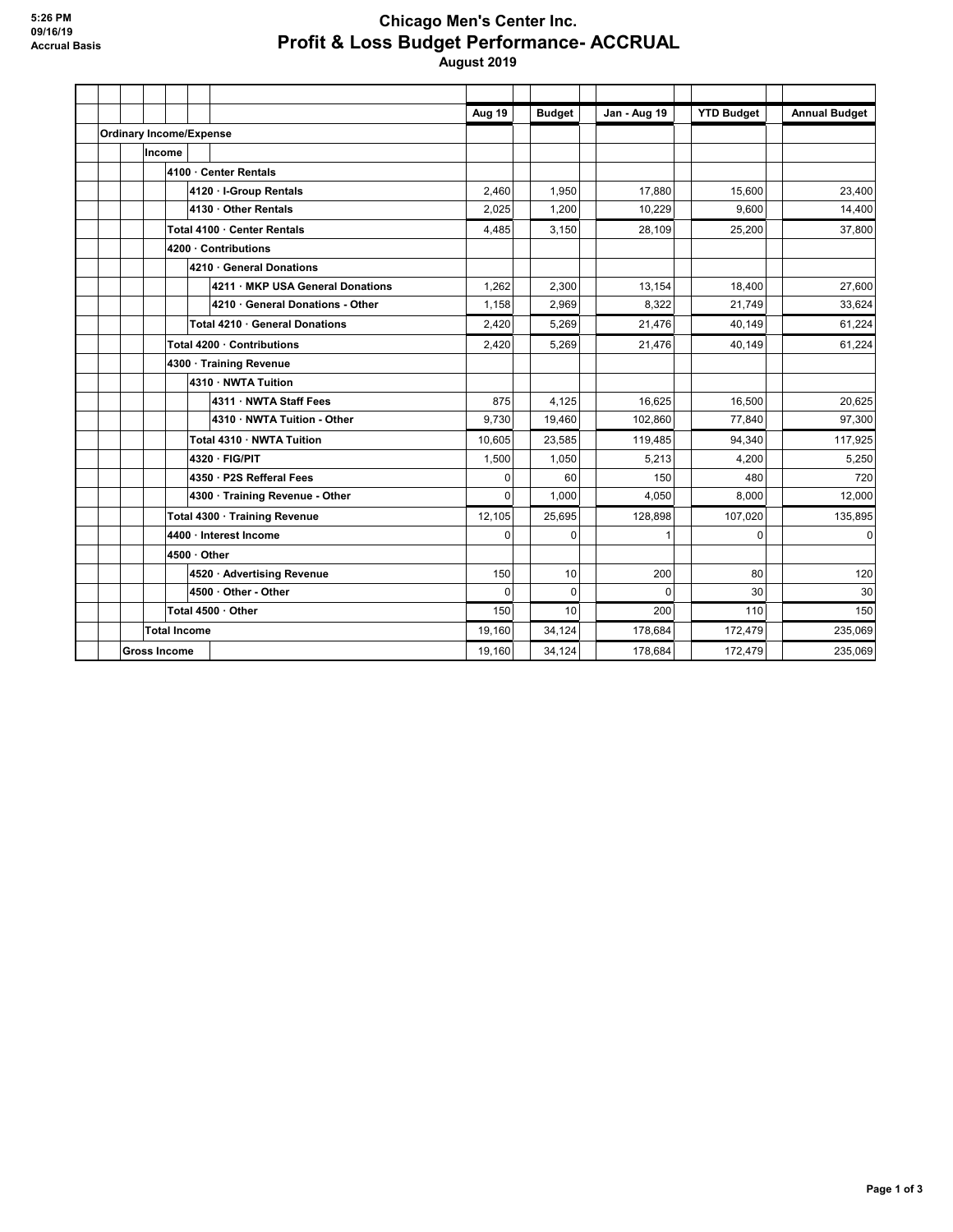## **Chicago Men's Center Inc. Profit & Loss Budget Performance- ACCRUAL August 2019**

|            |                            |                      |  |                                            | Aug 19      | <b>Budget</b> | Jan - Aug 19 | <b>YTD Budget</b> | <b>Annual Budget</b> |
|------------|----------------------------|----------------------|--|--------------------------------------------|-------------|---------------|--------------|-------------------|----------------------|
|            |                            | <b>Expense</b>       |  |                                            |             |               |              |                   |                      |
|            |                            |                      |  | 6000 · Center Expense                      |             |               |              |                   |                      |
|            |                            |                      |  | 6210 · Accounting Fees                     | 1,417       | 1,417         | 11,333       | 11,336            | 17,004               |
|            |                            |                      |  | 6050 · Rent (princ & int.)                 | 2,600       | 4,515         | 24,787       | 36,120            | 54,180               |
|            |                            |                      |  | Total 6000 · Center Expense                | 4,017       | 5,932         | 36,120       | 47,456            | 71,184               |
|            |                            |                      |  | 6100 Fund Raising Expense                  | 0           | $\mathbf 0$   | 298          | 1,100             | 2,200                |
|            |                            |                      |  | 6200 Operating Expense                     |             |               |              |                   |                      |
|            |                            |                      |  | 6221 · Insurance                           | 359         | 354           | 2,173        | 2,510             | 3,926                |
|            |                            |                      |  | 6215 · Bank and Credit Card Fees           | 314         | 360           | 3,450        | 2,880             | 4,320                |
|            |                            |                      |  | 6010 · Building Repairs                    | $\mathbf 0$ | 75            | 4,400        | 600               | 900                  |
|            |                            |                      |  | 6220 · Conferences & Meetings              | $\mathbf 0$ | 100           | 1,874        | 800               | 1,200                |
|            |                            |                      |  | 6040 · Equipment & Maintenance             | $\mathbf 0$ | 375           | 789          | 3,000             | 4,500                |
|            |                            |                      |  | 6223 · Legal Fees                          | $\mathbf 0$ |               | 2,925        |                   |                      |
|            |                            |                      |  | 6230 · Office Supplies                     | 50          | 100           | 616          | 800               | 1,200                |
|            |                            |                      |  | 6235 · Payroll Expenses.                   |             |               |              |                   |                      |
|            |                            |                      |  | 6236 · Health Insurance                    | 150         | 150           | 1,200        | 1,200             | 1,800                |
|            |                            |                      |  | 6235 · Payroll Expenses. - Other           | 3,879       | 3.864         | 31,093       | 30,909            | 46,363               |
|            |                            |                      |  | Total 6235 · Payroll Expenses.             | 4,029       | 4,014         | 32,293       | 32,109            | 48,163               |
|            |                            |                      |  | 6245 · Permits & Fees                      | $\mathbf 0$ | $\mathbf 0$   | 1,780        | 330               | 341                  |
|            |                            |                      |  | 6250 · Postage & Shipping                  | 38          | 40            | 326          | 320               | 480                  |
|            |                            |                      |  | 6255 · Software and Services               | $\mathbf 0$ | 50            | 531          | 400               | 600                  |
|            |                            |                      |  | 6260 · Telephone, Email & Internet         |             |               |              |                   |                      |
|            |                            |                      |  | 6261 · CellPhone - Office                  | 100         | 100           | 800          | 800               | 1,200                |
|            |                            |                      |  | 6260 · Telephone, Email & Internet - Other | 241         | 235           | 1,934        | 1,880             | 2,820                |
|            |                            |                      |  | Total 6260 · Telephone, Email & Internet   | 341         | 335           | 2,734        | 2,680             | 4,020                |
|            |                            |                      |  | 6060 · Utilities                           | 546         | 756           | 6,143        | 6,050             | 9,075                |
|            |                            |                      |  | Total 6200 · Operating Expense             | 5,677       | 6,559         | 60,034       | 52,479            | 78,725               |
|            |                            |                      |  | 6300 Training Expenses                     |             |               |              |                   |                      |
|            |                            |                      |  | 6320 · NWTA Food Expenses                  | 203         | 1,650         | 8,042        | 6,600             | 8,250                |
|            |                            |                      |  | 6330 · NWTA Leader Fees                    | 3,610       | 3,212         | 17,637       | 12,848            | 16,060               |
|            |                            |                      |  | 6340 · NWTA Leader Travel                  | 0           | 400           | 2,120        | 1,600             | 2,000                |
|            |                            |                      |  | 6350 · NWTA Materials                      | 851         | 1,000         | 8,425        | 4,000             | 5,000                |
|            |                            |                      |  | 6370 · NWTA MKPI Fees                      | 6,800       | 5,850         | 28,100       | 23,400            | 29,250               |
|            |                            |                      |  | 6380 · NWTA Site Rental                    | 1,500       | 2,500         | 12,915       | 10,000            | 12,500               |
|            |                            |                      |  | 6400 Other Leader Fees                     | $\pmb{0}$   | 325           | 300          | 2,600             | 3,900                |
|            |                            |                      |  | 6300 · Training Expenses - Other           | $\mathbf 0$ | 500           | 0            | 4,000             | 6,000                |
|            |                            |                      |  | Total 6300 Training Expenses               | 12,964      | 15,437        | 77,539       | 65,048            | 82,960               |
|            |                            | <b>Total Expense</b> |  |                                            | 22,658      | 27,928        | 173,991      | 166,083           | 235,069              |
|            | <b>Net Ordinary Income</b> |                      |  |                                            | $-3,498$    | 6,196         | 4.693        | 6,396             | $\pmb{0}$            |
| Net Income |                            |                      |  |                                            | $-3,498$    | 6,196         | 4,693        | 6,396             | 0                    |